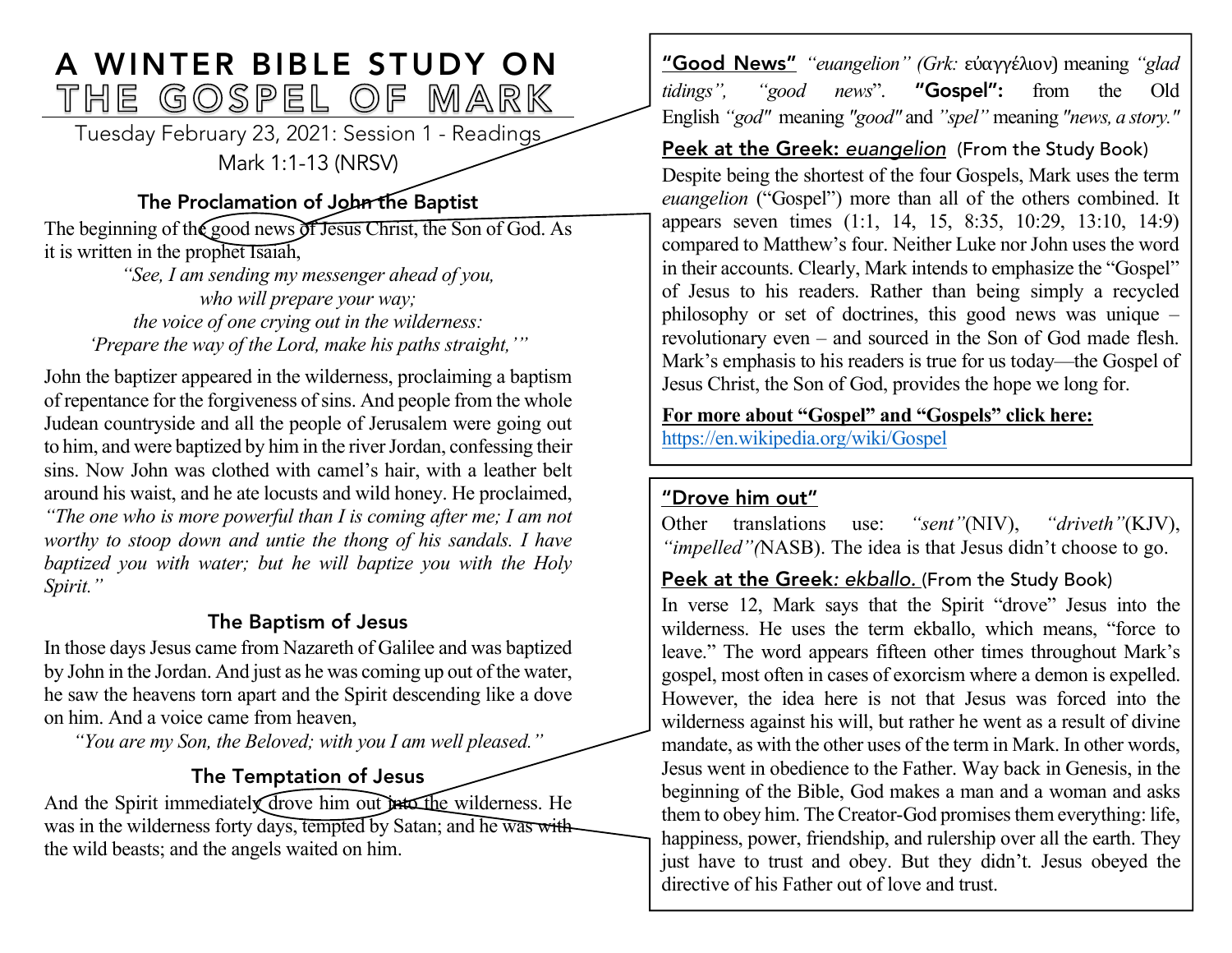# BACKGROUND ON THE GOSPEL OF MARK

# Introduction to Mark: (from the NIV Study Bible)

# Author:

Although there is no direct internal evidence of authorship, it was the unanimous testimony of the early church that this Gospel was written by John Mark ("John, also called Mark," (Acts 12:12,25; 15:37). The most important evidence comes from Papias (c. a.d. 140), who quotes an even earlier source as saying: (1) Mark was a close associate of Peter, from whom he received the tradition of the things said and done by the Lord; (2) this tradition did not come to Mark as a finished, sequential account of the life of our Lord, but as the preaching of Peter—preaching directed to the needs of the early Christian communities; (3) Mark accurately preserved this material. The conclusion drawn from this tradition is that the Gospel of Mark largely consists of the preaching of Peter arranged and shaped by Mark (see note on Acts 10:37).

# John Mark in the New Testament:

It is generally agreed that the Mark who is associated with Peter in the early non-Biblical tradition is also the John Mark of the NT. The first mention of him is in connection with his mother, Mary, who had a house in Jerusalem that served as a meeting place for believers (Acts 12:12). When Paul and Barnabas returned to Antioch from Jerusalem after the famine visit, Mark accompanied them (Acts 12:25). Mark next appears as a "helper" to Paul and Barnabas on their first missionary journey (Acts 13:5), but he deserted them at Perga in Pamphylia (see map, p. 2273) to return to Jerusalem (Acts 13:13). Paul must have been deeply disappointed with Mark's actions on this occasion, because when Barnabas proposed taking Mark on the second journey, Paul flatly refused, a refusal that broke up their working relationship (Ac 15:36–39). Barnabas took Mark, who was his cousin (Col 4:10), and departed for Cyprus. No further mention is made of either of them in the book of Acts. Mark reappears in Paul's letter to the Colossians written from Rome. Paul sends a greeting from Mark and adds: "You have received instructions about him; if he comes to you, welcome him" (Col 4:10; see Phm 24, written about the same time). At this point Mark was apparently beginning to win his way back into Paul's confidence. By the end of Paul's life, Mark had fully regained Paul's favor (see 2Ti 4:11 and note).

# Date of Composition:

Some, who hold that Matthew and Luke used Mark as a major source, have suggested that Mark may have been composed in the 50s or early 60s. Others have felt that the content of the Gospel and statements made about Mark by the early church fathers indicate that the book was written shortly before the destruction of Jerusalem in a.d. 70. See essay and chart, p. 1943.

# Place of Origin:

According to early church tradition, Mark was written "in the regions of Italy" (Anti-Marcionite Prologue) or, more specifically, in Rome (Irenaeus; Clement of Alexandria). These same authors closely associate Mark's writing of the Gospel with the apostle Peter. The above evidence is consistent with (1) the historical probability that Peter was in Rome during the last days of his life and was martyred there, and (2) the Biblical evidence that Mark also was in Rome about the same time and was closely associated with Peter (see 2Ti 4:11; 1Pe 5:13, where the word "Babylon" may be a cryptogram for Rome).

# Recipients:

The evidence points to the church at Rome, or at least to Gentile readers. Mark explains Jewish customs (7:2–4; 15:42), translates Aramaic words (3:17; 5:41; 7:11,34; 15:22,34) and seems to have a special interest in persecution and martyrdom (8:34–38; 13:9–13) subjects of special concern to Roman believers (and to Peter as well; cf. 1 Peter). A Roman destination would explain the almost immediate acceptance of this Gospel and its rapid dissemination.